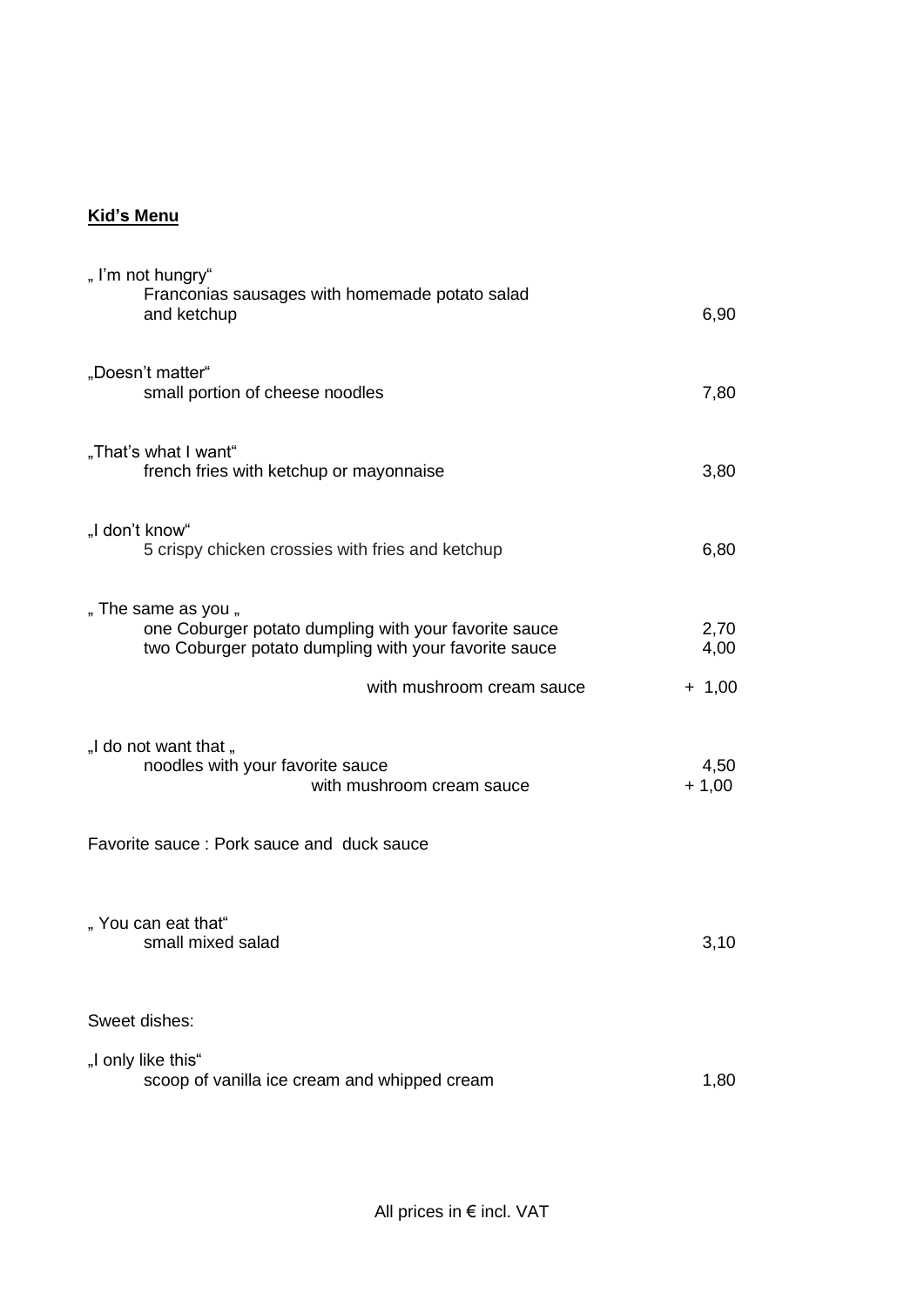| Pretzei<br>salty pretzel traditionally home- baked in the Brauhouse<br>with a little butter                                                         | 1,20<br>1,50 |
|-----------------------------------------------------------------------------------------------------------------------------------------------------|--------------|
| Salads:                                                                                                                                             |              |
| Maaddla Salad<br>homemade raw salad, leaf lettuce with tomatoes, red pepper,<br>cucumber, carrots, onion rings and homemade spelled wholemeal bread | 9,90         |
| Small mixed salad<br>homemade raw salad and leafy lettuce                                                                                           | 3,10         |
| Maadla Salad with Chicken Breast Stripes<br>leaf salad with fried chicken breast strips marinated in honey and<br>homemade spelled wholemeal bread  | 14,30        |
| Homemade Salad dressing: yoghurt dressing, vinegar and oil<br>balsamico                                                                             |              |
| <b>Cold Dishes:</b>                                                                                                                                 |              |
| Peter the Goatherd<br>Obazda (Bavarian cheese spread) with leaf salad red onion rings                                                               |              |

| Obazda (Bavarian cheese spread) with leaf salad red onion rings<br>and a salty pretzel                         | 10,80 |
|----------------------------------------------------------------------------------------------------------------|-------|
| Coburger beer cheese<br>Harzer cheese marinated in beer with caraway onion cream lettuce<br>and homemade bread | 10,80 |
| Tongue snap<br>homemade bavarian sausage salad with red onion rings,<br>gerkings and cheese stripes and bread  | 10,80 |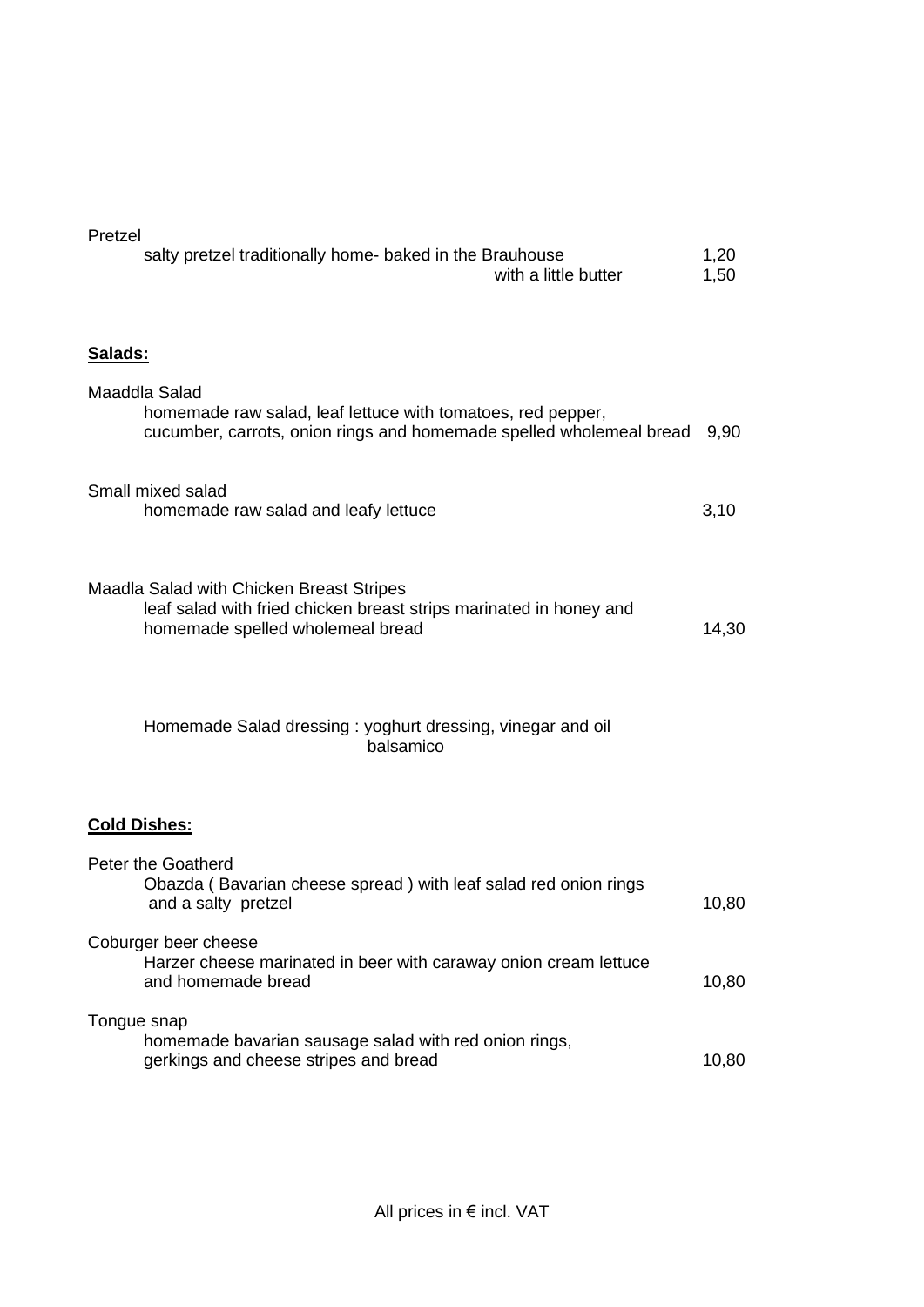## **Hot Dishes and classics:**

| Franconias sausage<br>two sausages with pickled cabbage medium hot mustard and<br>homemade bread                     | 10,30 |
|----------------------------------------------------------------------------------------------------------------------|-------|
| Currywurst<br>with French fries and homemade sauce                                                                   | 10,20 |
| Escalope of the pig "Wiener art"<br>breaded pork with French fries and ketchup                                       | 13,90 |
| Escalope of the pig with mushroom cream<br>breaded escalope with mushroom cream and French fries<br>and small salad  | 15,30 |
| <b>Vegetarian Dishes:</b>                                                                                            |       |
| Cheese noodles<br>with fried onions and a small salad                                                                | 11,80 |
| Fried pretzel dumplings<br>in mushroom cream and a small mixed salad                                                 | 13,80 |
| Fish salad<br>in yoghurt-cream-sauce with gerkings onions and apple<br>with steamed potatoes and a small mixed salad | 11,80 |